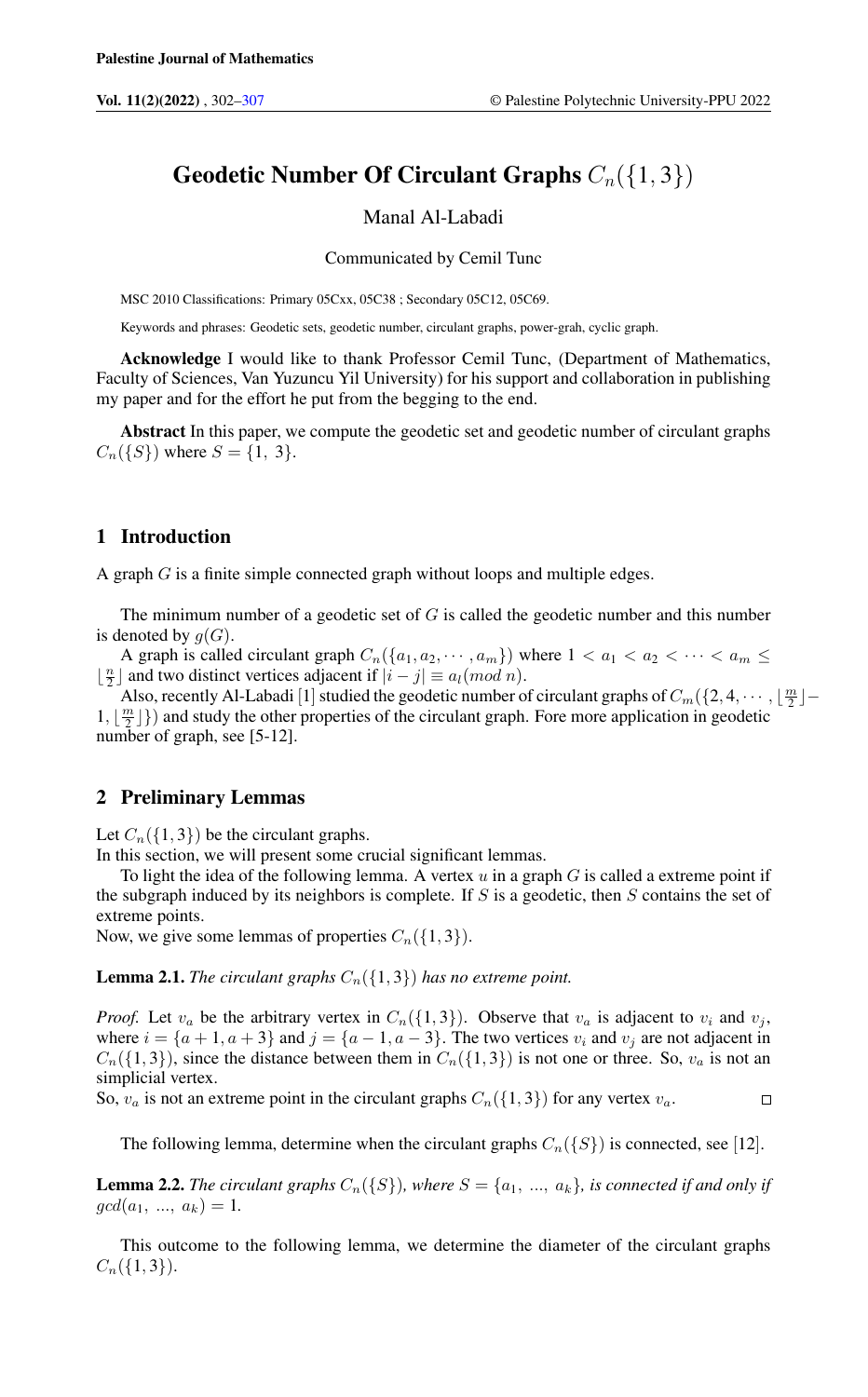**Lemma 2.3.** If  $n = 6q + r$  for some positive integer q and  $0 \le r \le 5$ , then the diameter of the *circulant graphs*  $C_n({1, 3})$  *is* 

$$
diam(C_n({1,3}))) = \begin{cases} q+1, & \text{if } n = 6q+r, r \neq 4 \\ q+2, & \text{if } n = 6q+4. \end{cases}
$$

*Proof.* Suppose that  $n = 6q + r$ ,  $r \neq 4$ . We have the following cases:

- case 1: If  $n = 6q$ , then observe that  $d(v_0, v_{\frac{n}{2}}) = q$ . For each i with  $0 \le i \le 2$  the path,  $v_0, v_{n\pm(1\times3-2i)}, v_{n\pm(2\times3-2i)}, ..., v_{n\pm((q-1)\times3-2i)}, v_{n\pm(q\times3-2i)}$  is of length q. Therefore the distance between  $v_0$  and  $v_a$  is  $d(v_0, v_a) \leq q+1$ , where  $d(v_0, v_{3q-1}) = q+1$  the path  $v_0, v_3, v_{3\times 2}, ..., v_{3q}, v_{3q-1}$  is of length  $q+1$ .
- case 2:If  $n = 6q + 1$ , then observe that  $d(v_0, v_{\lfloor \frac{n}{2} \rfloor 1}) = q + 1$ . For each i with  $0 \le i \le 2$  the path,  $v_0, v_{1 \times 3 - 2i}, v_{2 \times 3 - 2i}, ..., v_{(q-1) \times 3 - 2i}, v_{q \times 3 - 2i}, v_{q \times 3 - 2i - 1}$  is of length  $q + 1$ . Therefore the distance between  $v_0$  and  $v_a$  is  $d(v_0, v_a) \leq q + 1$ .
- case 3: If  $n = 6q + 2$ , then observe that  $d(v_0, v_{\frac{n}{2}}) = q + 1$ . For each i with  $0 \le i \le 1$  the path,  $v_0, v_{n\pm(1\times3-2i)}, v_{n\pm(2\times3-2i)}, ..., v_{n\pm((q-1)\times3-2i)}, v_{n\pm(q\times3-2i)}$  is of length  $q+1$ . So, the distance between  $v_0$  and  $v_a$  is  $d(v_0, v_a) \leq q+1$ .
- case 4: If  $n = 6q + 3$ , then observe that  $d(v_0, v_{\lfloor \frac{n}{2} \rfloor}) = q + 1$ . For each i with  $0 \le i \le 1$  the path,  $v_0, v_{(1 \times 3-2i)}, v_{(2 \times 3-2i)}, ..., v_{((q-1) \times 3-2i)}, v_{(q \times 3-2i)}$  is of length  $q + 1$ . So, the distance between  $v_0$  and  $v_a$  is  $d(v_0, v_a) \leq q+1$ .
- case 5: If  $n = 6q+5$ , then observe that  $d(v_0, v_{\lfloor \frac{n}{2} \rfloor}) = q+1$ . The path,  $v_0, v_{n\pm(1\times3)}, v_{n\pm(2\times3)}$ .  $..., v_{n\pm((q-1)\times 3)}, v_{n\pm(q\times 3)}$  is of length  $q+1$ . So, the distance between  $v_0$  and  $v_a$  is  $d(v_0, v_a) \le$  $q + 1.$

Now if  $n = 6q + 4$ , then we have  $d(v_0, v_{\frac{n}{2}}) = q$ . For each i with  $0 \le i \le 2$  the path  $v_0, v_{n\pm(1\times3-2i)}, v_{n\pm(2\times3-2i)}, ..., v_{n\pm((q-1)\times3-2i)}, v_{n\pm(q\times3-2i)}$  is of length  $q+2$ . Therefore the distance between  $v_0$  and  $v_a$  is  $d(v_0, v_a) \leq q+2$ .

The following lemma is a necessary result to determine the geodetic set in the circulant graph  $C_n({1,3}).$ 

We subtract the vertices of the circulant graph for both sides of the cycle  $C_n$  (the side of  $\{v_0, v_1, ..., v_{\lfloor \frac{n}{2} \rfloor}\}\$  and the side of  $\{v_{n-1}, v_{n-2}, ..., v_{\lfloor \frac{n}{2} \rfloor+1}\}\)$ .

**Lemma 2.4.** For positive integers n and q if  $I_{C_n({1,3})}(v_0, v_a) \bigcap \{v_0, v_1, ..., v_{\lfloor \frac{n}{2} \rfloor}\} \neq \emptyset$  and  $I_{C_n({1,3})}(v_0, v_a) \bigcap \{v_{n-1}, v_{n-2}, ..., v_{\lfloor \frac{n}{2} \rfloor+1}\} \neq \phi$ . Then

$$
a = \begin{cases} \frac{n}{2}, \frac{n}{2} - 1, \frac{n}{2} + 1, n - 2, 2, \dots, & if \ n = 6q, n = 6q + 4 \\ \frac{n}{2} - 2, \frac{n}{2}, n - 2, 2, \dots, & if \ n = 6q + 2, \\ \lceil \frac{n}{2} \rceil + \lceil \frac{r}{2} \rceil, \lfloor \frac{n}{2} \rfloor - \lceil \frac{r}{2} \rceil, n - 2, 2, \dots, & if \ n \ is \ odd. \end{cases}
$$

*Proof.* First, we begins proof with the trivial two points in all cases are  $n - 2$  and 2, since  $I_{C_n({1,3})}(v_0, v_2) \bigcap \{v_0, v_1, ..., v_{\lfloor \frac{n}{2} \rfloor}\} = \{v_1\}$  and  $I_{C_n({1,3})}(v_0, v_2) \bigcap \{v_{n-1}, v_{n-2}, ..., v_{\lfloor \frac{n}{2} \rfloor+1}\} =$  $\{n-1\}$ . Also,  $I_{C_n({1,3})}(v_0, v_{n-2})\cap \{v_0, v_1, ..., v_{\lfloor \frac{n}{2} \rfloor}\} = \{v_1\}$  and  $I_{C_n({1,3})}(v_0, v_{n-2})$  $\bigcap \{v_{n-1}, v_{n-2}, ..., v_{\lfloor \frac{n}{2} \rfloor+1}\} = \{n-1\}.$ We have the following cases:

- Case 1: If  $n = 6q + r$  is even, then we have the following subcases
	- **Subcase 1.1**: If  $r = 0$ , then the vertex  $\frac{n}{2} = 3q$  is  $d(v_0, v_{3q}) = q$ . Since  $diam(C_{6q}(\{1,3\})) = q + 1, I_{C_n(\{1,3\})}(v_0, v_a) \bigcap \{v_0, v_1, ..., v_{\lfloor \frac{n}{2} \rfloor}\}\neq \phi$  and  $I_{C_n({1,3})}(v_0, v_a) \bigcap \{v_{n-1}, v_{n-2}, ..., v_{\lfloor \frac{n}{2} \rfloor+1}\}\neq \emptyset$ , we have  $d(v_0, v_a) \geq q+1$ . Therefore  $a \in \{\frac{n}{2}, 3q-1, 3q+1\}.$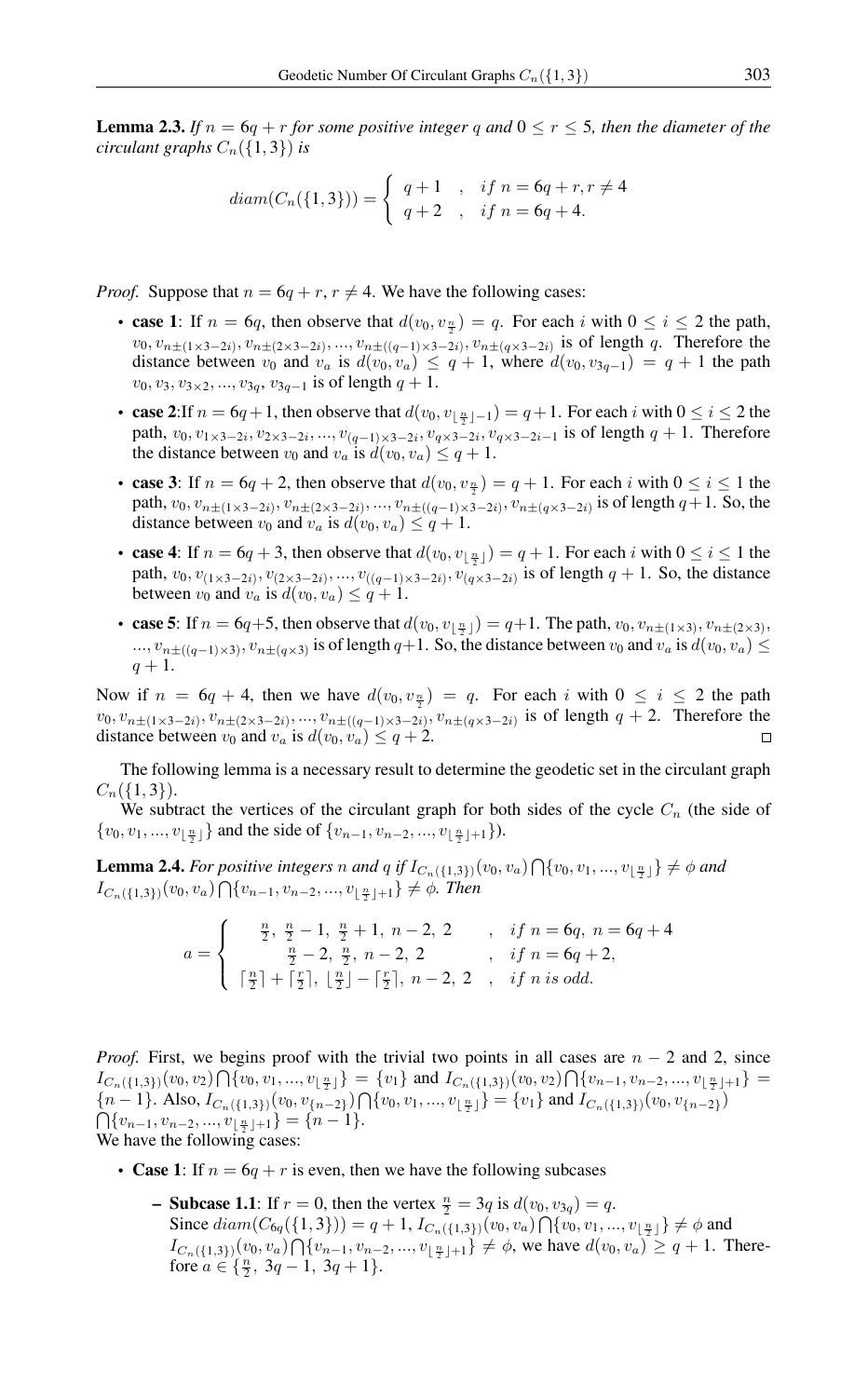- **Subcase 1.2**: If  $r = 2$ , then the vertex  $\frac{n}{2} = 3q + 1$  is  $d(v_0, v_{3q+1}) = q + 1$ . Since  $diam(C_{6q+2}(\{1,3\})) = q + 1$ ,  $I_{C_n(\{1,3\})}(v_0, v_a) \bigcap \{v_0, v_1, ..., v_{\lfloor \frac{n}{2} \rfloor}\}\neq \emptyset$  and  $I_{C_n({1,3})}(v_0, v_a) \bigcap \{v_{n-1}, v_{n-2}, ..., v_{\lfloor \frac{n}{2} \rfloor+1}\}\neq \emptyset$ , we have  $d(v_0, v_a) \geq q+1$ . Therefore  $a \in \{\frac{n}{2} = 3q + 1, 3q - 1\}.$
- Subcase 1.3: If  $r = 4$ . then the vertex  $\frac{n}{2} = 3q + 2$  is  $d(v_0, v_{3q+2}) = q + 2$ . Since  $diam(C_{6q+4}(\{1,3\})) = q + 2$ ,  $I_{C_n(\{1,3\})}(v_0, v_a) \bigcap \{v_0, v_1, ..., v_{\lfloor \frac{n}{2} \rfloor}\}\neq \emptyset$  and  $I_{C_n({1,3})}(v_0, v_a) \bigcap \{v_{n-1}, v_{n-2}, ..., v_{\lfloor \frac{n}{2} \rfloor+1}\} \neq \emptyset$ , we have  $d(v_0, v_a) \geq q+1$ . Therefore  $a \in \{\frac{n}{2} = 3q + 1, 3q - 1\}.$
- Case 2: If  $n = 6q + r$  is odd, then  $\lfloor \frac{n}{2} \rfloor = 3q + r_1$  where  $0 \le r_1 \le 2$  we have  $d(v_0, v_{3q}) =$ q. Since the  $diam(C_n({1,3}))) = q + 1, I_{C_n({1,3})}(v_0, v_a) \bigcap \{v_0, v_1, ..., v_{\lfloor \frac{n}{2} \rfloor}\}\neq \emptyset$  and  $I_{C_n({1,3})}(v_0, v_a) \bigcap \{v_{n-1}, v_{n-2}, ..., v_{\lfloor \frac{n}{2} \rfloor+1}\} \neq \emptyset$ , we have  $d(v_0, v_a) = q + 1$ . Therefore  $a = 3q - 1$  i.e  $a = 3q \pm \lceil \frac{r}{2} \rceil$ .

 $\Box$ 

## 3 The geodetic number of the circulant graphs  $C_n({1,3})$

In this section we determine the geodetic number of the circulant graphs  $C_n({1, 3})$ . We also, assume the vertex set of  $C_n({1, 3})$  is  ${v_0, v_1, ..., v_{n-1}}$ .

**Lemma 3.1.** *If*  $n = 6q + r$  *for some positive integer* q and  $0 \leq r \leq 6$ , *then*  $g(C_n({1, 3})) = 2$  *if and only if*  $r = 4$ *.* 

*Proof.* Suppose that  $n = 6q + 4$ , then  $d(v_0, v_{3q+2}) = 3q + 2$ . For each i with  $0 \le i \le 2$  the path  $v_0, v_{n\pm(1\times3-2i)}, v_{n\pm(2\times3-2i)},..., v_{n\pm((q-1)\times3-2i)}, v_{n\pm(q\times3-2i)}$  is of length  $3q+2$  and so it is  $v_0 - v_{3q+2}$  geodesic cover all values of i. These paths cover the vertices  $v_0, v_1, ..., v_{3q+2}$ . Since  $v_0$ , and  $v_{3q+2}$  are antipodal points in  $C_n({1, 3})$ , we have  $S = {v_0, v_{3q+2}}$  is geodetic set of  $C_n({1, 3})$ . Now, suppose that  $n = 6q + r$  and  $g(C_n({1, 3})) = 2$ . Let  $S = \{v_0, v_a\}$  be a minimal geodetic set of  $C_n({1, 3})$ . Then  $v_0 - v_a$  geodesic covers all vertices  $v_0, v_1, v_2, \cdots, v_a$ and  $v_a, v_{a+1}, v_{a+2}, \dots, v_0$ . By using Lemma4,  $a = 3q + r_1$  for some positive integer  $0 \le r_1 \le 2$ and  $n - a = 3q + r - r_1$ .

On the other hand, since  $v_0 - v_a$  geodesic covers all vertices  $v_0, v_1, v_2, \dots, v_a$  and  $v_a, v_{a+1}, \dots, v_a$  $v_0$ , thus  $r - r_1 = r_1$ , so  $r = 2r_1$ . Suppose that  $n = 6q + r$  and  $r \neq 4$ , i.e  $r_1 \neq 2$ . In this case  $n = 6q + 2$  or  $n = 6q$  by using Lemma 4, for any cases of a not all vertices lie on any  $v_0 - v_a$ geodesic. Hence  $g(C_n({1, 3})) > 2$ .  $\Box$ 

In the following Lemma, we found the geodetic number of  $C_n({1,3})$  when  $n = 6q + r$ where  $r \neq 4$ .

**Lemma 3.2.** *If*  $n = 6q + r$  *for some positive integer*  $q > 1$  *and*  $0 \le r \le 5$ *, then*  $g(C_n({1, 3})) = 3$ *if and only if*  $r = 0, 1, 3$ .

*Proof.* Suppose that  $n = 6q + r$  for some positive integer q and  $n \neq 6, 9$  and 11, then:

**Case 1:** Let  $r = 0$ . Consider  $S = \{v_0, v_{\frac{n}{2}-1}, v_{\frac{n}{2}+1}\}$ , the  $v_0 - v_{\frac{n}{2}-1}$  geodesics cover all the vertices  $\{v_0, v_1, v_2, ..., v_{\frac{n}{2}-1}\}\$ . And  $v_0 - v_{\frac{n}{2}+1}$  geodesics cover all vertices  $\{v_0, v_{n-1}, v_{n-2}, ..., v_{\frac{n}{2}+1}\}\$ . And using Lemma 5,  $g(C_n({1, 3})) > 2$ . Hence *S* is a geodetic set and  $g(C_n({1, 3})) = 3$ . **Case 2:** Let  $r = 1$ . Consider  $S = \{v_0, v_{\lfloor \frac{n}{2} \rfloor - 1}, v_{\lceil \frac{n}{2} \rceil + 1}\}$ , the  $v_0 - v_{\lfloor \frac{n}{2} \rfloor - 1}$  geodesics cover all vertices  $\{v_0, v_1, ..., v_{\frac{n}{2}}, v_{\lfloor \frac{n}{2} \rfloor-1}\}$ . And  $v_0 - v_{\lceil \frac{n}{2} \rceil+1}$  geodesic cover all vertices  $\{v_0, v_{n-1}, v_{n-2}, ..., v_{\lfloor \frac{n}{2} \rfloor}, v_{\lfloor \frac{n}{2} \rfloor+1}\}$ . And using Lemma 5,  $g(C_n(\{1,3\})) > 2$ . Hence S is a geodetic set and  $g(C_n({1, 3})) = 3$ .

**Case 3:** Let  $r = 3$ . Consider  $S = \{v_0, v_{\lfloor \frac{n}{2} \rfloor - 2}, v_{\lceil \frac{n}{2} \rceil + 2}\}$ , the  $v_0 - v_{\lfloor \frac{n}{2} \rfloor - 2}$  geodesics cover all vertices  $\{v_0, v_1, ..., v_{\lfloor \frac{n}{2} \rfloor} - 2, v_{\lfloor \frac{n}{2} \rfloor - 1}\}$ . And  $v_0 - v_{\lceil \frac{n}{2} \rceil + 2}$  geodesic cover all vertices  $\{v_0, v_{n-1}, v_{n-2}, ..., v_{\lfloor \frac{n}{2} \rfloor+2}, v_{\lceil \frac{n}{2} \rceil+1}\}$ . And  $v_{\lfloor \frac{n}{2} \rfloor-2}-v_{\lceil \frac{n}{2} \rceil+1}$  geodesics cover all vertices  ${v_{\lfloor \frac{n}{2} \rfloor - 2}, v_{\lfloor \frac{n}{2} \rfloor - 1}, v_{\lfloor \frac{n}{2} \rfloor}, ..., v_{\lceil \frac{n}{2} \rceil + 1}, v_{\lceil \frac{n}{2} \rceil + 2}}$ . By using Lemma 5,  $g(C_n({1, 3})) > 2$ . Hence S is a geodetic set and  $g(C_n({1, 3})) = 3$ .

Now, suppose that  $n = 6q + r$  and  $r \neq 0, 1, 3, 4$ . In this case, the vertex  $v_{\frac{n+1}{2}+1}$  can not lie on any  $v_0 - v_a$  geodesic. Hence  $g(C_n({1, 3})) > 3$ .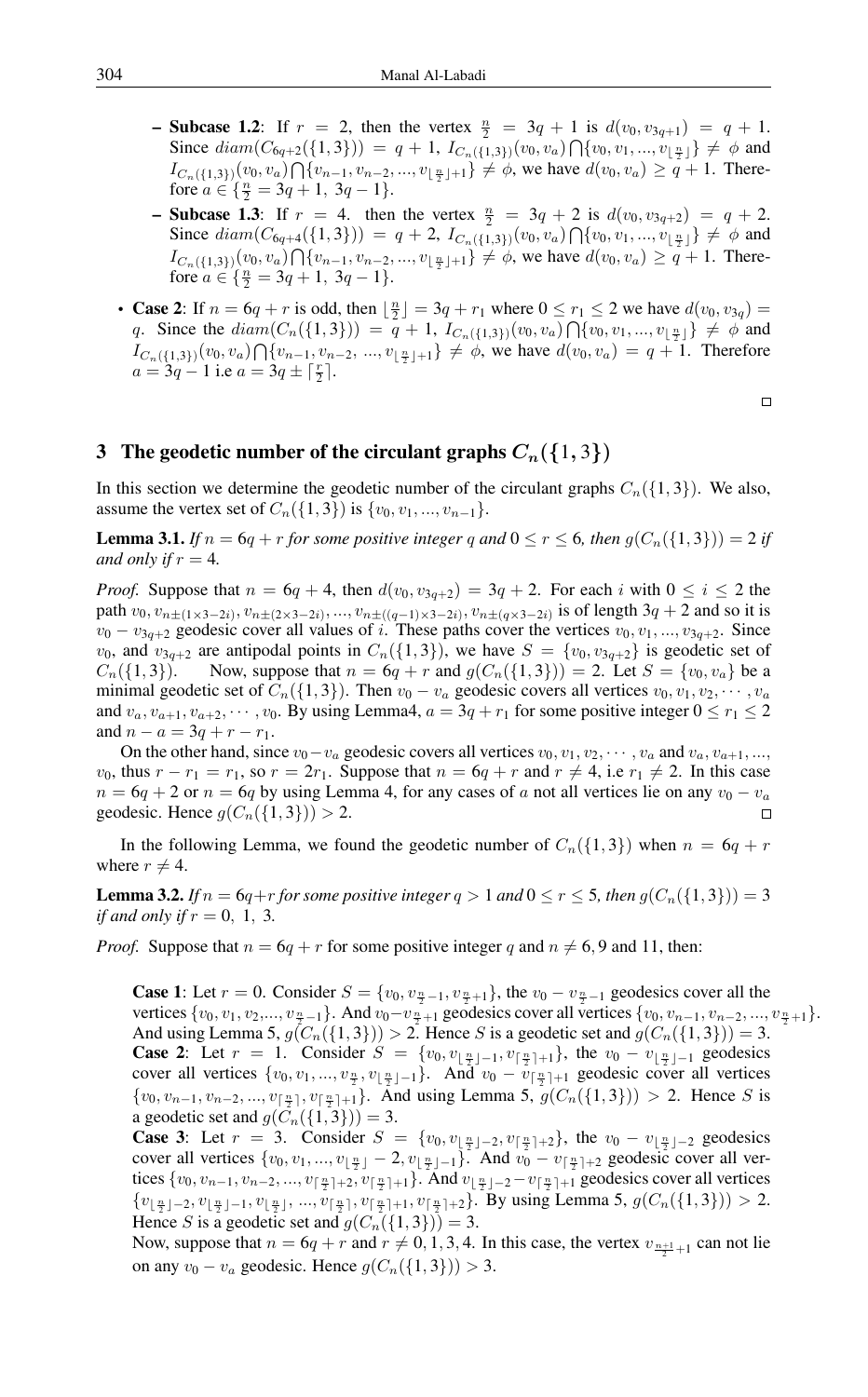Now, we discuss the cases for the geodetic number when  $n = 6q + r$ , where  $r = 2, 5$ .

**Lemma 3.3.** For the circulant graph  $C_n({1, 3})$ *, suppose that*  $n = 6q + r$  for some positive *integer* q and  $r = 2, 5$ *, then*  $q(C_n({1, 3})) = 4$ *.* 

*Proof.* Suppose that  $n = 6q + r$  for some positive integer q and  $r = 2, 5$ , then:

- Case 1: Let  $n = 6q + 2$ . Then consider  $S = \{v_0, v_{\frac{n}{2}-2}, v_{\frac{n}{2}}, v_{n-2}\}$ , the  $v_0 v_{\frac{n}{2}-2}$ geodesics cover all vertices  $\{v_0, v_1, ..., v_{\frac{n}{2}-2}, v_{\frac{n}{2}-1}\}\$ . The  $v_0 - v_{\frac{n}{2}}$  geodesic cover all vertices  $\{v_0, v_{n-1}, v_{n-3}, v_{n-4}, v_{n-6}, ..., v_{\frac{n}{2}+4}, v_{\frac{n}{2}+3}, v_{\frac{n}{2}+1}, v_{\frac{n}{2}}\}$  and  $v_{\frac{n}{2}} - v_{n-2}$  geodesics cover all vertices  $\{v_{n-2}, v_{n-5}, ..., v_{\frac{n}{2}-2}, v_{\frac{n}{2}}\}$ . And using Lemma 6,  $g(C_n(\{1, 3\})) > 3$ . Hence S is a geodetic set and  $g(C_n({1, 3})) = 4$ .
- Case 2: Let  $n = 6q + 5$ ,  $q > 1$ . Then consider  $S = \{v_0, v_{\lfloor \frac{n}{2} \rfloor 3}, v_{\lfloor \frac{n}{2} \rfloor + 3}, v_{\lceil \frac{n}{2} \rceil + 1}\}$ , the  $v_0 - v_{\lfloor \frac{n}{2} \rfloor - 3}$  geodesics cover all vertices  $\{v_0, v_1, v_2, ..., v_{\lfloor \frac{n}{2} \rfloor - 2}, v_{\lfloor \frac{n}{2} \rfloor - 3}\}$ , the  $v_0 - v_{\lfloor \frac{n}{2} \rfloor + 3}$ geodesics all vertices  $\{v_0, v_{n-1}, v_{n-2}, ..., v_{\lfloor \frac{n}{2} \rfloor+2}, v_{\lfloor \frac{n}{2} \rfloor+3}\}$  and the  $v_{\lfloor \frac{n}{2} \rfloor-3}-v_{\lfloor \frac{n}{2} \rfloor+1}$  geodesics all vertices  $\{v_{\lfloor \frac{n}{2} \rfloor - 3}, v_{\lfloor \frac{n}{2} \rfloor - 2}, v_{\lfloor \frac{n}{2} \rfloor - 1}, v_{\lfloor \frac{n}{2} \rfloor}, v_{\lceil \frac{n}{2} \rceil}, v_{\lceil \frac{n}{2} \rceil + 1}\}$ . And using Lemma 6,  $g(C_n(\{1,3\}))$  > 3. Hence S is a geodetic set and  $g(C_n({1, 3})) = 4$ .

 $\Box$ 

Finally, we agitate the case for when the geodetic number is 5.

**Lemma 3.4.** *If*  $n = 9, 11$ *, then*  $g(C_n({1, 3})) = 5$ *.* 

*Proof.* If  $n = 9$ , then consider  $S = \{v_0, v_2, v_4, v_6, v_7\}$  is a geodetic set of  $C_9(\{1, 3\})$ . Hence  $g(C_9({1, 3})) = 5.$ If  $n = 11$ , then consider  $S = \{v_0, v_1, v_2, v_3, v_{10}\}$  is a geodetic set of  $C_{11}(\{1, 3\})$ . Hence  $g(C_{11}(\{1,3\})) = 5.$  $\Box$ 

## 4 The girth of the circulant graphs  $C_n({1,3})$

*.*

In this section we find the girth of the circulant graphs  $C_n({1, 3})$  and we find the relation between the geodetic number of the circulant graph  $C_n({1, 3})$  and the girth of the circulant graph  $C_n({1,3}).$ 

Definition 4.1. The smallest cycle in the graph G is called the girth of G and to simplify we notation by  $girth(G)$ .

**Lemma 4.2.** *If*  $n = 6q+4$  *for some positive integer q, then girth of*  $C_n({1, 3})$  *is girth* $(C_n({1, 3}))$  =  $2q + 2.$ 

*Proof.* Suppose that  $n = 6q + 4$ , then  $d(v_0, v_{3q}) = q$ . For each i with  $0 \le i \le 2$  the path  $v_0, v_{n\pm(1\times3-2i)}, v_{n\pm(2\times3-2i)},..., v_{n\pm((q-1)\times3-2i)}, v_{n\pm(q\times3-2i)}$  is of length  $3q+2$  and so it is  $v_0 - v_{3q+2}$  geodesic cover all values of i. This cycle with the vertices  $v_0, v_3, v_{2\times 3}, ..., v_{\frac{n}{2}-2}$ ,  $v_{\frac{n}{2}+3}$ ,  $v_{\frac{n}{2}+6}$  ...,  $v_{n-1}$ ,  $v_0$  is smallest length. Since  $v_{\frac{n}{2}-2}$ , and  $v_{\frac{n}{2}+3}$  are antipodal points in  $C_n({1,3})$ , we have girth of  $C_n({1, 3})$  is  $girth(C_n({1, 3})) = 2q + 2$ .

In the following Lemma, we found the girth of the circulant graph  $C_n({1, 3})$  when  $n =$  $6q + r$  where  $r = 0, 1$  and 3.

**Lemma 4.3.** If  $n = 6q + r$  for some positive integer  $q > 1$  and  $r = 0, 1$  and 3, then the girth of *the circulant graph is*

$$
girth(C_n(\{1,3\})) = \begin{cases} 2q & , if r = 0, \\ 2q+1 & , if r = 1 \text{ or } r = 3. \end{cases}
$$

 $\Box$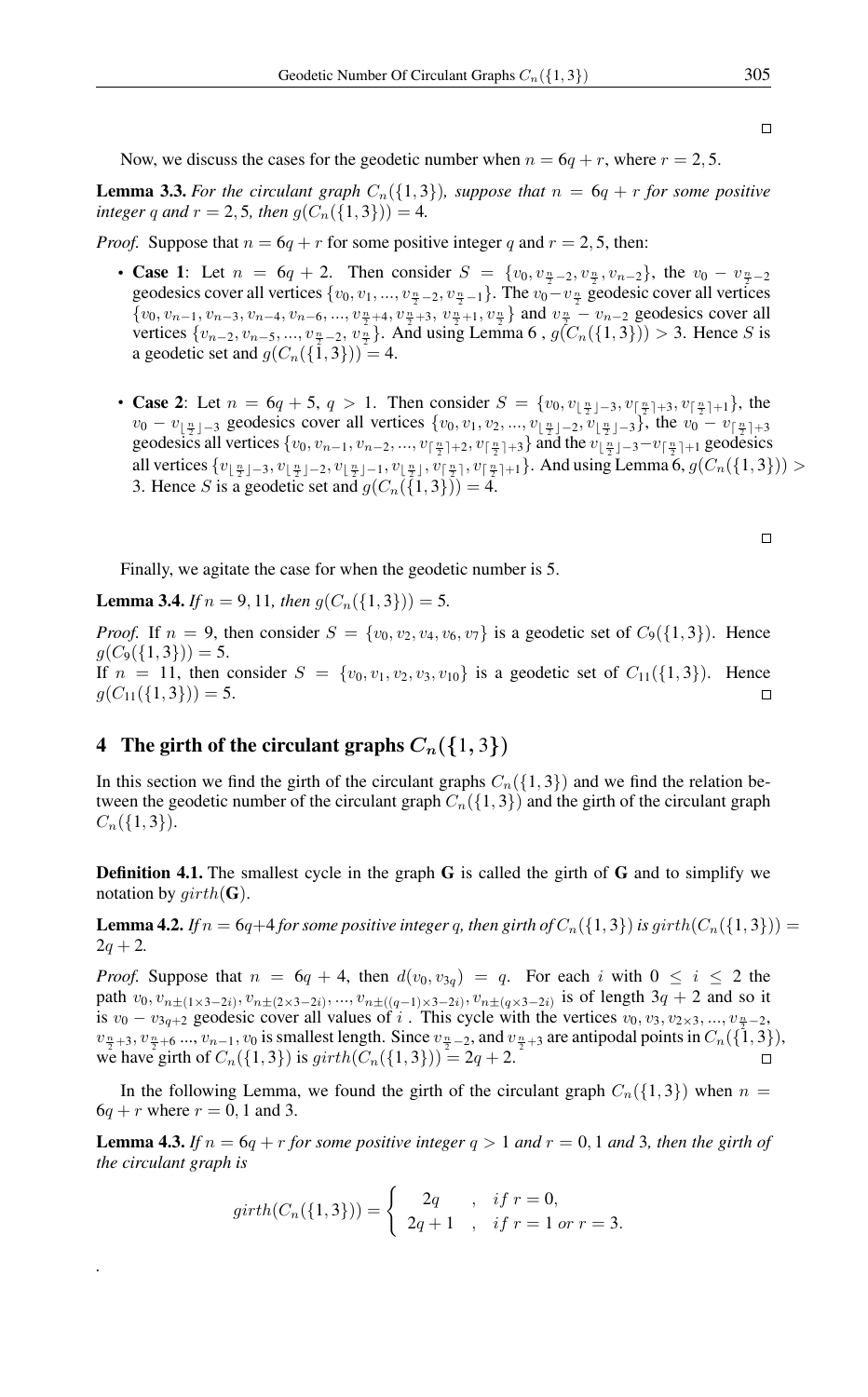*Proof.* Suppose that  $n = 6q + r$  for some positive integer q and  $n \neq 6, 9$  and 11, then:

**Case 1:** If  $r = 0$ , then  $d(v_0, v_{3q}) = q$  then this cycle with the vertices  $v_0, v_3, \ldots, v_{3q}$ ,  $v_{3q+3}, v_{3q+6}, ..., v_{n-3}, v_0$  is the smallest length. Since  $v_0$ , and  $v_{3q}$  are antipodal points in  $C_n({1, 3})$ , we have girth of  $C_n({1, 3})$  is  $girth(C_n({1, 3})) = 2q$ . **Case 2:** Let  $r = 1$ , then  $d(v_0, v_{3q}) = q$  then this cycle with the vertices  $v_0, v_3, \ldots, v_{3q}$ ,  $v_{3(q+1)}, v_{3(q+2)}, ..., v_{n-1}, v_0$  is the smallest length. We have girth of  $C_n({1, 3})$  is  $girth(C_n({1, 3}))$  =  $2q + 1$ . **Case 3:** If  $r = 3$ , then  $d(v_0, v_{3q}) = q$  then this cycle with the vertices  $v_0, v_3, \ldots, v_{3q}$ ,  $v_{3q+3}, v_{3q+6}, ..., v_{n-3}, v_0$  is the smallest length. Since  $v_{3q}$ , and  $v_{3q+3}$  are antipodal points in  $C_n({1, 3})$ , we have girth of  $C_n({1, 3})$  is  $girth(C_n({1, 3})) = 2q + 1$ .

 $\Box$ 

Now, we will discuss the cases for the girth of the circulant graph  $C_n({1, 3})$  when  $n = 6q+r$ , where  $r = 2, 5$ .

**Lemma 4.4.** For the circulant graph  $C_n({1, 3})$ *, suppose that*  $n = 6q + r$  for some positive *integer* q and  $r = 2, 5$ *, then the girth of the circulant graph of*  $C_n({1, 3})$  *is* 

$$
girth(C_n(\{1,3\})) = \begin{cases} 2q+2, & if r = 2, \\ 2q+3, & if r = 5. \end{cases}
$$

*Proof.* Suppose that  $n = 6q + r$  for some positive integer q and  $r = 2, 5$ , then:

- Case 1: If  $n = 6q + 2$ , then  $d(v_0, v_{3q}) = q$  then this cycle with the vertices  $v_0, v_3, ..., v_{3q}$ ,  $v_{3q+3}, v_{3q+6}, ..., v_{n-2}, v_{n-1}, v_0$  is the smallest length. Then we have girth of  $C_n({1, 3})$  is  $girth(C_n({1, 3})) = 2q + 2.$
- Case 2: If  $n = 6q + 5$ , then  $d(v_0, v_{3q}) = q$ ,  $d(v_0, v_{3q+1}) = q + 1$  and  $d(v_{3q+1}, v_{n-1}) = 3q$ . So,this cycle with the vertices  $v_0, v_3, \ldots, v_{3q}, v_{3q+3}, v_{3q+6}, \ldots, v_{n-2}, v_{n-1}, v_0$  is the smallest length. Then we have girth of  $C_n({1, 3})$  is  $girth(C_n({1, 3})) = 2q + 3$ .

 $\Box$ 

Finally, we agitate the case for  $n = 9$  or  $n = 11$ .

**Lemma 4.5.** *If*  $n = 9, 11$ *, then* girth( $C_9({1, 3})$ ) = 3 *and* girth( $C_9({1, 3})$ ) = 4*.* 

*Proof.* If  $n = 9$ , then consider the smallest cycle  $v_0, v_3, v_6, v_0$ . Hence the girth of the circulant graph is  $girth(C_9({1, 3})) = 3.$ 

If  $n = 11$ , then consider the smallest cycle  $v_0, v_3, v_6, v_9, v_0$ . Hence the girth of the circulant graph is  $girth(C_{11}({1, 3})) = 4.$ 

 $\Box$ 

#### 5 Conclusion

In this paper, we determined the geodetic number of circulant graphs  $C_n({1, 3})$  and we sum up our calculations in the following theorem.

**Theorem 5.1.** *If*  $n = 6q + r$  *for some integer* q *and*  $n \neq 6$ *, then* 

$$
g(C_n({1,3}))) = \begin{cases} 2, & if n = 6q + 4, \\ 3, & if n = 6q \text{ or } n = 6q + 1 \text{ or } n = 6q + 3, \\ 4, & if n = 6q + 2 \text{ or } n = 6q + 5, \\ 5, & if n = 9 \text{ or } n = 11. \end{cases}
$$

*..*